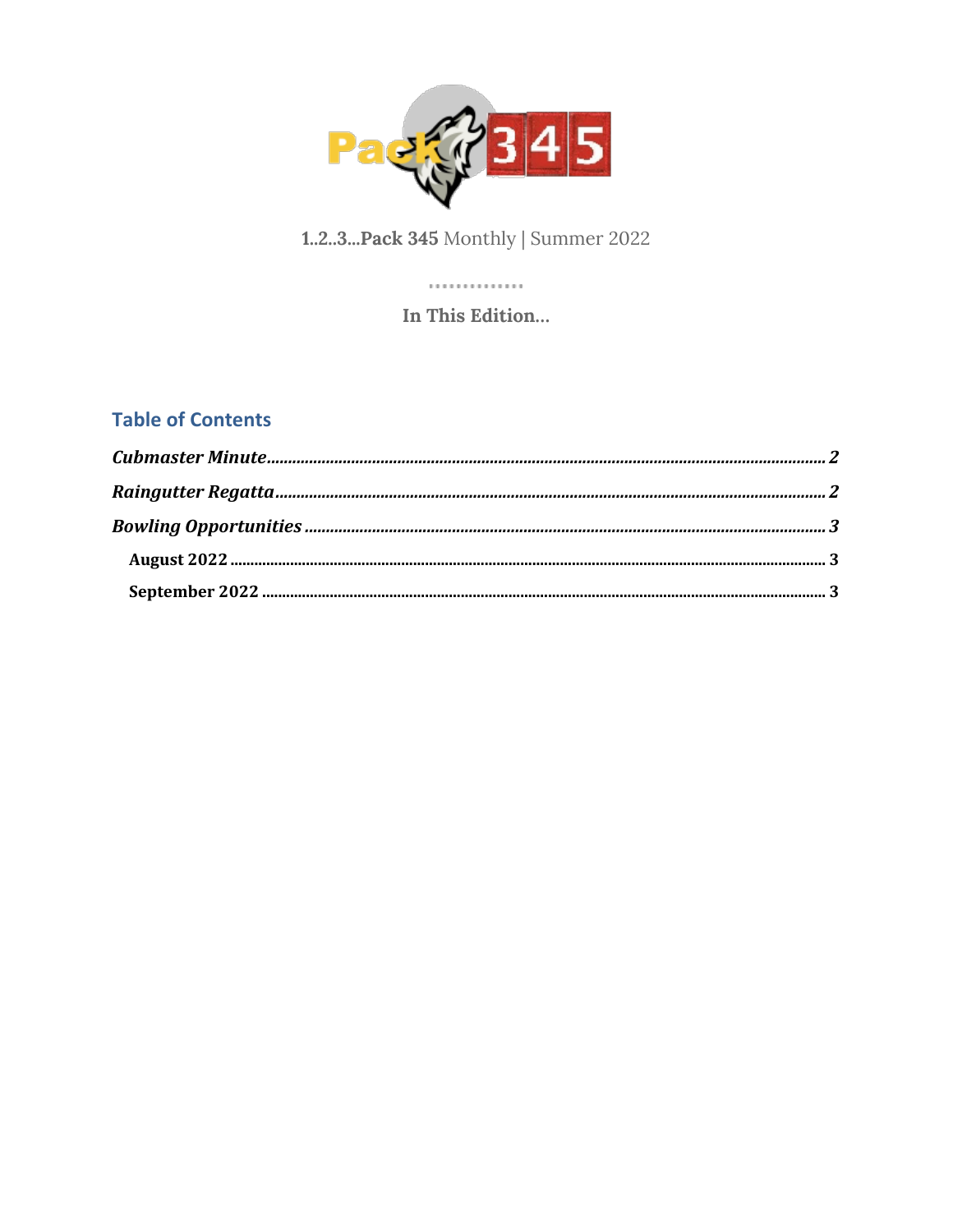## Cubmaster Minute

It is hard to believe how far along summer has come and we are on the back half of June! For those that attended summer camp this past weekend, I hope everyone had a blast!

We have some exciting opportunities to have FUN as a pack this summer. Save the dates and sign up online below.

-Matt Durlin, Cubmaster

## Raingutter Regatta

**July 12, 2022 – 6 PM –** *Raingutter Regatta boat kit pickup* - Pick up regatta kits at Durlin home, 4018 Gersham Ct, Spring Hill, TN. If you need to make alternate pickup arrangements please let Tara and I know by emailing me at mattdurlin@gmail.com.

Sign up to let us know how many boats we need: https://www.signupgenius.com/go/4090D49AFAF29A4FA7-raingutter

**July 19, 2022 – 6 PM –** *Raingutter Regatta at First Baptist Church* – Our 2nd annual Raingutter Regatta boat race! Bring your completed boats ready to race. Anticipate end time around 7/7:30 PM depending on number of racers. Siblings and Scouts are encouraged to race. Racing will be done by den followed by a tournament-style champions bracket.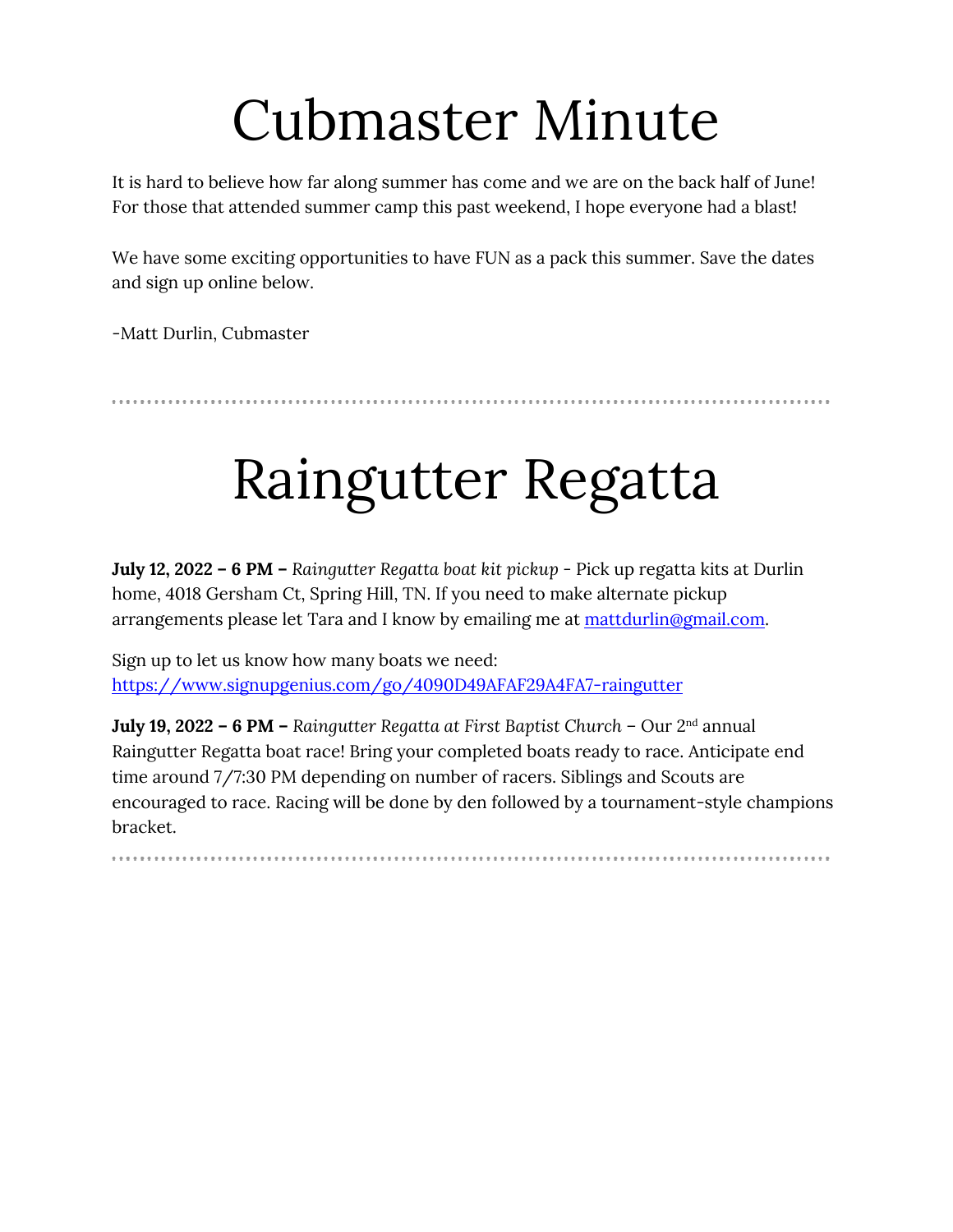# Bowling Opportunities

Be sure to register your family for "Kids Bowl Free" at Tenn Pin Lanes in Columbia: https://www.kidsbowlfree.com/center.php?alley\_id=6774.

RSVP to bowl on either or both bowling days that you would like to attend so that we can reserve lanes for our group: https://www.signupgenius.com/go/4090D49AFAF29A4FA7pack1

**July 16, 2022 – 1 to 4 PM –** *Bowling Day at Tenn Pinn Lanes, Columbia* 

**August 3, 2022 – 4 to 7 PM –** *Bowling "Night" at Tenn Pinn Lanes, Columbia* 

Upcoming Events

### August 2022

**August 13, 2022 - 8:30 AM – Location TBD –** Monthly Pack Hike

**August 9, 2022 - 6:00 pM - First Baptist Church –** 2022-23 Kickoff Picnic

### September 2022

**September 6, 2022 - 6:00 PM – Pack Meeting –** Flag Retirement Ceremony, Class A uniforms required!

**September 10, 2022 – 2:30 PM – Nashville SC vs. LA Galaxy -** Save the date for a pack outing to see Nashville SC for a scout night! More details on how to sign up coming soon!

**Visit our website to stay up-to-date on the latest happening with Pack 345!**

**pack345springhill.com**



Cub Scout Pack 345